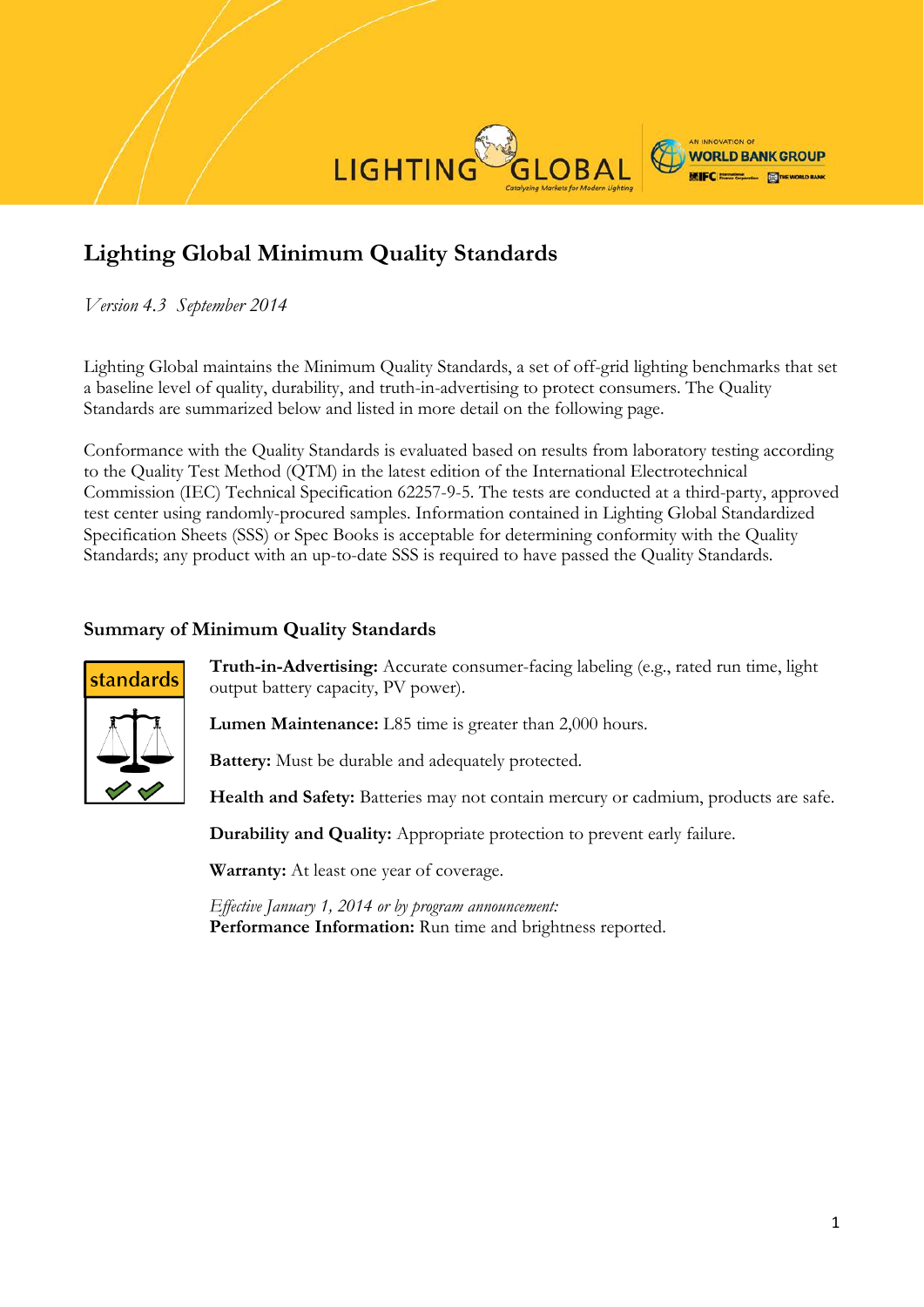| Category <sup>a</sup>     | Metric                                                                  | <b>Quality Standard</b>                                                                                                                                                                                           |                                                                                                               |  |
|---------------------------|-------------------------------------------------------------------------|-------------------------------------------------------------------------------------------------------------------------------------------------------------------------------------------------------------------|---------------------------------------------------------------------------------------------------------------|--|
|                           | Manufacturer                                                            | Accurately specified                                                                                                                                                                                              |                                                                                                               |  |
|                           | Product Name &<br>Model #                                               | Accurately specified                                                                                                                                                                                              |                                                                                                               |  |
| Truth                     | <b>Light Output</b>                                                     | If reported, accurately specified <sup>c</sup>                                                                                                                                                                    |                                                                                                               |  |
| In                        | Lamp Type                                                               | If reported, accurately specified                                                                                                                                                                                 |                                                                                                               |  |
| Advertising <sup>b</sup>  | Run Time                                                                | If reported, accurately specified <sup>c</sup>                                                                                                                                                                    |                                                                                                               |  |
|                           | Charger Rating                                                          | If reported, charger power rating accurately specified<br>(e.g. PV power or mechanical charge time)                                                                                                               |                                                                                                               |  |
|                           | Other Aspects                                                           | If reported, accurately specified                                                                                                                                                                                 |                                                                                                               |  |
| Lumen<br>Maintenance      | Lumen Maintenance at<br>$2,000$ hours                                   | $\geq$ 85% of specified light output at 2,000 hours OR<br>$\geq$ 95% of specified light output at 1,000 hours<br>(depreciated at highest setting)                                                                 |                                                                                                               |  |
| Health and<br>Safety      | <b>AC-DC Charger Safety</b>                                             | Any included AC-DC charger carries approval from a<br>recognized consumer electronics safety regulator <sup>d</sup>                                                                                               |                                                                                                               |  |
|                           | Hazardous<br>Substances Ban                                             | No battery may contain cadmium or mercury at levels greater than<br>trace amounts                                                                                                                                 |                                                                                                               |  |
| Battery                   | <b>Battery Protection</b>                                               | Protected by an appropriate charge controller that prolongs battery life<br>and protects the safety of the user <sup>e</sup>                                                                                      |                                                                                                               |  |
|                           | <b>Battery Durability</b>                                               | The average capacity loss of 6 samples must not exceed 25% and only<br>one sample may have a capacity loss greater than 35% following the<br>battery durability storage test as defined in IEC 62257-9-5 Annex BB |                                                                                                               |  |
|                           | <b>Physical Ingress</b><br>Protection                                   | <b>Fixed Outdoor</b>                                                                                                                                                                                              | IP5x                                                                                                          |  |
|                           |                                                                         | Others                                                                                                                                                                                                            | IP2x                                                                                                          |  |
|                           |                                                                         | <b>All PV</b> Modules                                                                                                                                                                                             | IP4x                                                                                                          |  |
|                           |                                                                         | Fixed Indoor <sup>g</sup>                                                                                                                                                                                         | No requirement                                                                                                |  |
| Quality and<br>Durability | Water Protection <sup>f</sup>                                           | Portable Separate <sup>g</sup>                                                                                                                                                                                    | Occasional rain:<br>IPx1 OR technical equivalent OR with warning label                                        |  |
|                           |                                                                         | Portable Integrated                                                                                                                                                                                               | Frequent rain:<br>IPx3 OR technical equivalent OR IPx1/equivalent +<br>warning label                          |  |
|                           |                                                                         | Fixed Outdoor                                                                                                                                                                                                     | Permanent outdoor exposure:<br>IPx5 OR IPx3 AND circuit protection                                            |  |
|                           |                                                                         | All PV Modules                                                                                                                                                                                                    | Outdoor rooftop installation:<br>Modified IPx4 OR circuit protection                                          |  |
|                           | Drop Test                                                               | Fixed Indoors                                                                                                                                                                                                     | No requirement                                                                                                |  |
|                           |                                                                         | <b>Others</b>                                                                                                                                                                                                     | 5 out of 6 samples are functional after drop test (1)<br>m onto concrete); none result in dangerous failuresh |  |
|                           | Soldering and<br><b>Electronics Quality</b>                             | Pass soldering and electronics inspection; the maximum prevalence of<br>bad solder joints, poor wiring or overall workmanship failure is 1 out<br>of 6 samples in each category                                   |                                                                                                               |  |
|                           | Switch, Gooseneck,<br>Connector, and Strain<br><b>Relief Durability</b> | 5 out of 6 samples are functional after 1000 cycles (switch, connector,<br>gooseneck tests); 5 out of 6 samples are functional (strain relief test);<br>None result in dangerous failures (all tests)             |                                                                                                               |  |
| <i>W</i> arranty          | Minimum Warranty<br>Terms                                               | Accurately specified and consumer-facing; minimum coverage of at<br>least one year on manufacturing defects under normal use, including<br>the battery. Details are noted below.                                  |                                                                                                               |  |

## **Table 1. Lighting Global Minimum Quality Standards**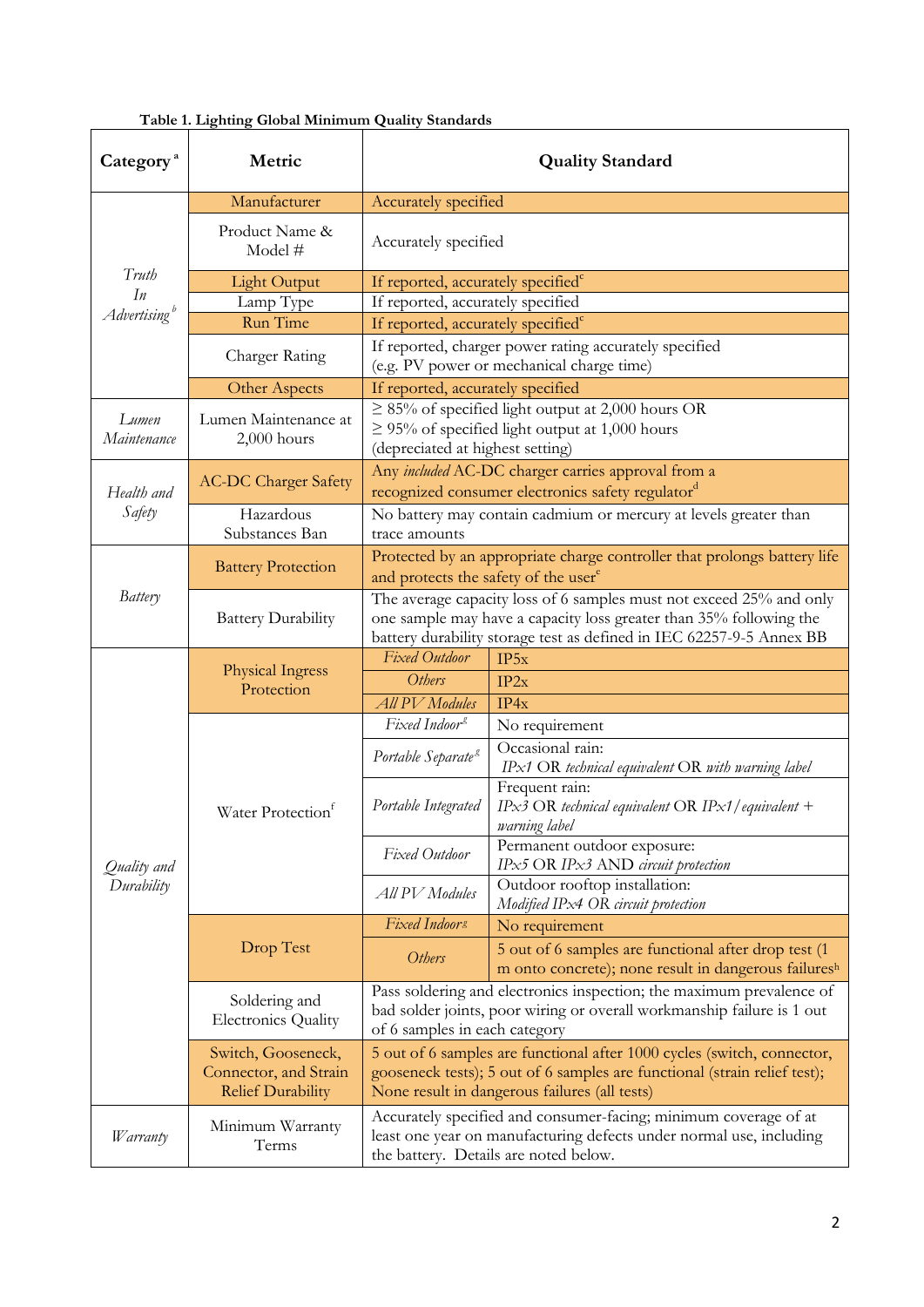## **Warranty Requirements Details**

To meet the Standard, Lighting Global requires that the following guidelines be followed when presenting and offering a warranty:

- The minimum warranty period is one year from the time of purchase by the end-user.
- The warranty must cover the entire product, including the battery.
- The warranty must cover, at a minimum, manufacturing defects that impede operation under normal use and protection from early component failure.
- The consumer-facing warranty must explain how the consumer can access the warranty (return to point of purchase/distributor/service center, call or SMS a number, etc.), how the warranty will be executed (repair, replacement, etc.) and should advise the customer to inquire about the warranty terms prior to purchase.
- Full terms of the warranty must be available to the consumer in writing in a way that enables the end user to verify and understand the terms of the warranty prior to purchase. The written information should be in a regionally appropriate language. Consumer-facing warranties could be included on the product box or on a warranty card that is easily accessed prior to purchase.

Note that this is a *Minimum* Standard and it is up to the discretion of manufacturers and distribution partners to exceed the basic protection offered in these terms to differentiate the best quality products in the market.

## **Other Notes**

<sup>a</sup> If a product fails on any aspect at any point during testing, even if not during the specific test used to evaluate that aspect, the product will still fail on the basis of that aspect. For example, if a switch stops functioning on a product while its luminous flux is being measured, this failure would be included in the count of failures for the switch test.

<sup>b</sup> Numeric aspects, such as light output and run time, must deviate no more than 15% from advertised ratings (though it is always acceptable if actual performance is better than advertised). Any description of the product that appears on the packaging, inside the package and in any other medium (internet, etc.) should be truthful and accurate. No statements should mislead buyers or end users about the features or utility of the product.

 $\epsilon$  Effective January 1, 2014 (or by program announcement), all manufacturers will be required to present performance metrics (brightness/light output and runtime) on product packaging and other relevant consumerfacing materials to enable consumers and distributors to compare products and make educated choices.

<sup>d</sup> Approved marks: UL or similar

<sup>e</sup> Table 2 contains recommended battery deep discharge protection voltages and minimum battery voltages during testing and Table 3 contains recommended battery overcharge protection voltages and maximum battery voltages and cell temperatures specific to the five common types (i.e., chemistries) of batteries. These default values are used when determining appropriate charge controller behavior, unless alternate appropriate design values are provided by the battery manufacturer for the deep discharge protection voltage cutoff, overcharge protection voltage cutoff or maximum cell temperature. Note that the voltage specifications for nickel-metal hydride batteries only apply in cases where more than one cell is wired in series.

| Table 2. Recommended battery deep discharge protection voltage specifications |                                                                          |                                                                  |                                                                  |  |  |  |
|-------------------------------------------------------------------------------|--------------------------------------------------------------------------|------------------------------------------------------------------|------------------------------------------------------------------|--|--|--|
| Battery type                                                                  | Recommended deep<br>discharge protection<br>voltage<br>$(V/\text{cell})$ | Minimum allowable<br>discharge protection<br>voltage<br>(V/cell) | Maximum allowable<br>discharge protection<br>voltage<br>(V/cell) |  |  |  |
|                                                                               |                                                                          |                                                                  |                                                                  |  |  |  |
| Sealed lead-acid                                                              | $\geq 1.87$                                                              | 1.82                                                             | --                                                               |  |  |  |
| Lithium-ion                                                                   | $\geq 3.00$                                                              | 2.95                                                             | $- -$                                                            |  |  |  |
| Lithium iron phosphate                                                        | $\geq 2.50$                                                              | 2.45                                                             | $ -$                                                             |  |  |  |
| Nickel-metal hydride                                                          | $= 1.00$                                                                 | 0.95                                                             | 1.10                                                             |  |  |  |

## **Table 2. Recommended battery deep discharge protection voltage specifications**